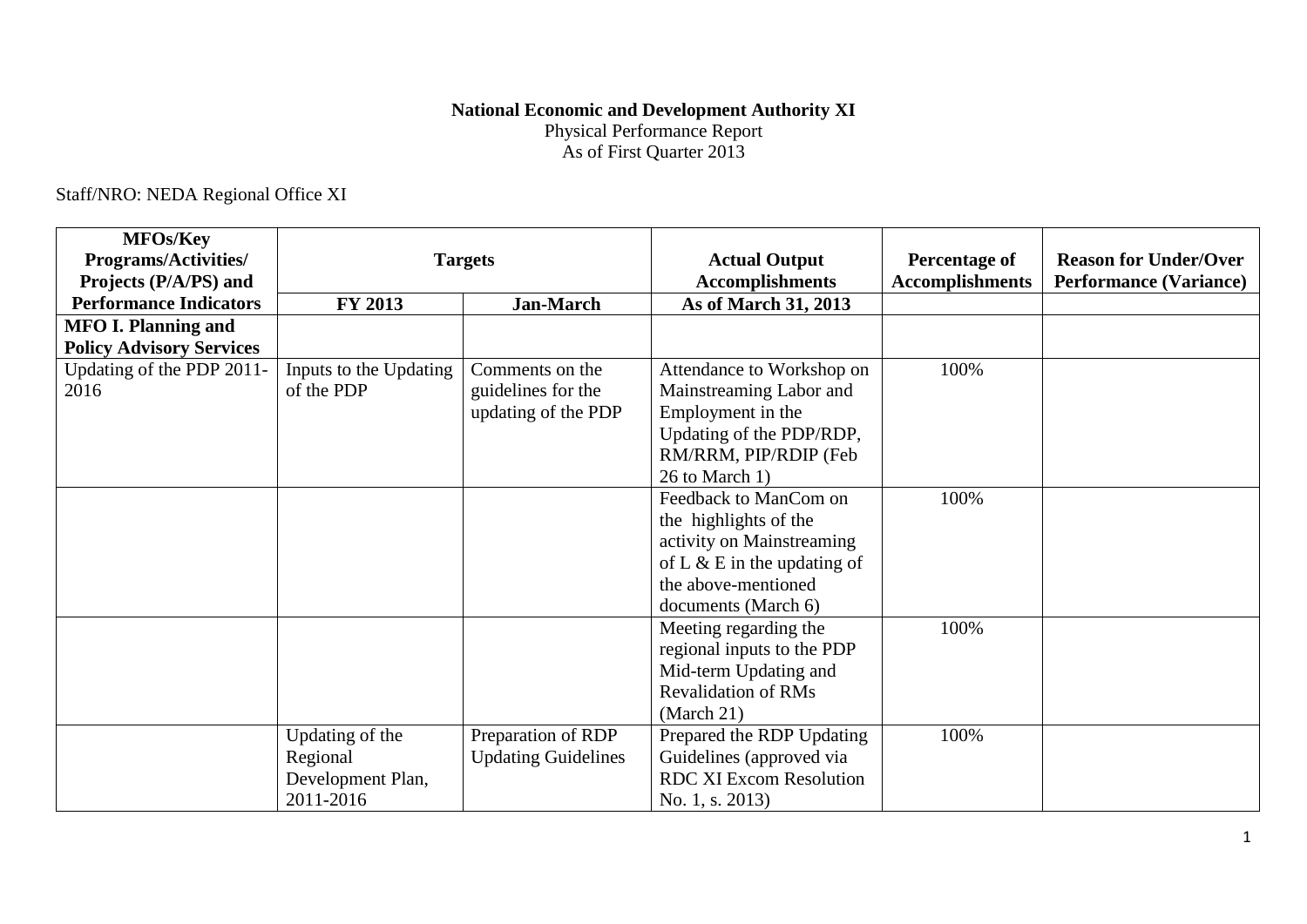| <b>MFOs/Key</b><br><b>Programs/Activities/</b><br>Projects (P/A/PS) and | <b>Targets</b>                                                        |                                                                                           | <b>Actual Output</b><br><b>Accomplishments</b>                                                                                                                                                                   | <b>Percentage of</b><br><b>Accomplishments</b> | <b>Reason for Under/Over</b><br><b>Performance (Variance)</b> |
|-------------------------------------------------------------------------|-----------------------------------------------------------------------|-------------------------------------------------------------------------------------------|------------------------------------------------------------------------------------------------------------------------------------------------------------------------------------------------------------------|------------------------------------------------|---------------------------------------------------------------|
| <b>Performance Indicators</b>                                           | <b>FY 2013</b>                                                        | <b>Jan-March</b>                                                                          | As of March 31, 2013                                                                                                                                                                                             |                                                |                                                               |
|                                                                         |                                                                       | Orientation of<br>Planning Officers and<br>NRO XI TS on the<br><b>Updating Guidelines</b> | Echo session with NRO XI<br>TS on Mainstreaming L & E<br>(March 14)                                                                                                                                              | 100%                                           |                                                               |
|                                                                         |                                                                       |                                                                                           | <b>Orientation of Planning</b><br>Officers on the Plan<br><b>Updating Guidelines and</b><br><b>Reconstitution of Sectoral</b><br><b>Committees as Planning</b><br>Committees in the Plan<br>Updating<br>March 18 | 100%                                           |                                                               |
|                                                                         |                                                                       | Updating of the SER                                                                       | Revision of the draft SER                                                                                                                                                                                        | 80%                                            | Pending submission of<br>data needed from line<br>agencies    |
| <b>Operationalizing Results</b><br>Orientation in PDP 2011-<br>2016     | Updating of the<br><b>Results Matrices for</b><br>the RDP             | Revalidation of the<br><b>RM</b> Indicators                                               | Dissemination of guidelines<br>and request for data                                                                                                                                                              | 100%                                           |                                                               |
| <b>MFO II. Investment</b><br><b>Programming Services</b>                |                                                                       |                                                                                           |                                                                                                                                                                                                                  |                                                |                                                               |
| Preparation of the Updated<br>RDIP, 2011-2016                           | Printed and<br>disseminated Updated<br>RDIP, 2011-2016                | First draft RDIP                                                                          | <b>First Draft RDIP</b>                                                                                                                                                                                          | 100%                                           |                                                               |
| Preparation of 2014<br><b>Annual Investment</b><br>Program              | RDC-approved 2014<br>Davao Region Annual<br><b>Investment Program</b> | RDC-approved 2014<br>Davao Region Annual<br><b>Investment Program</b>                     | <b>Final Copy</b>                                                                                                                                                                                                | 100%                                           |                                                               |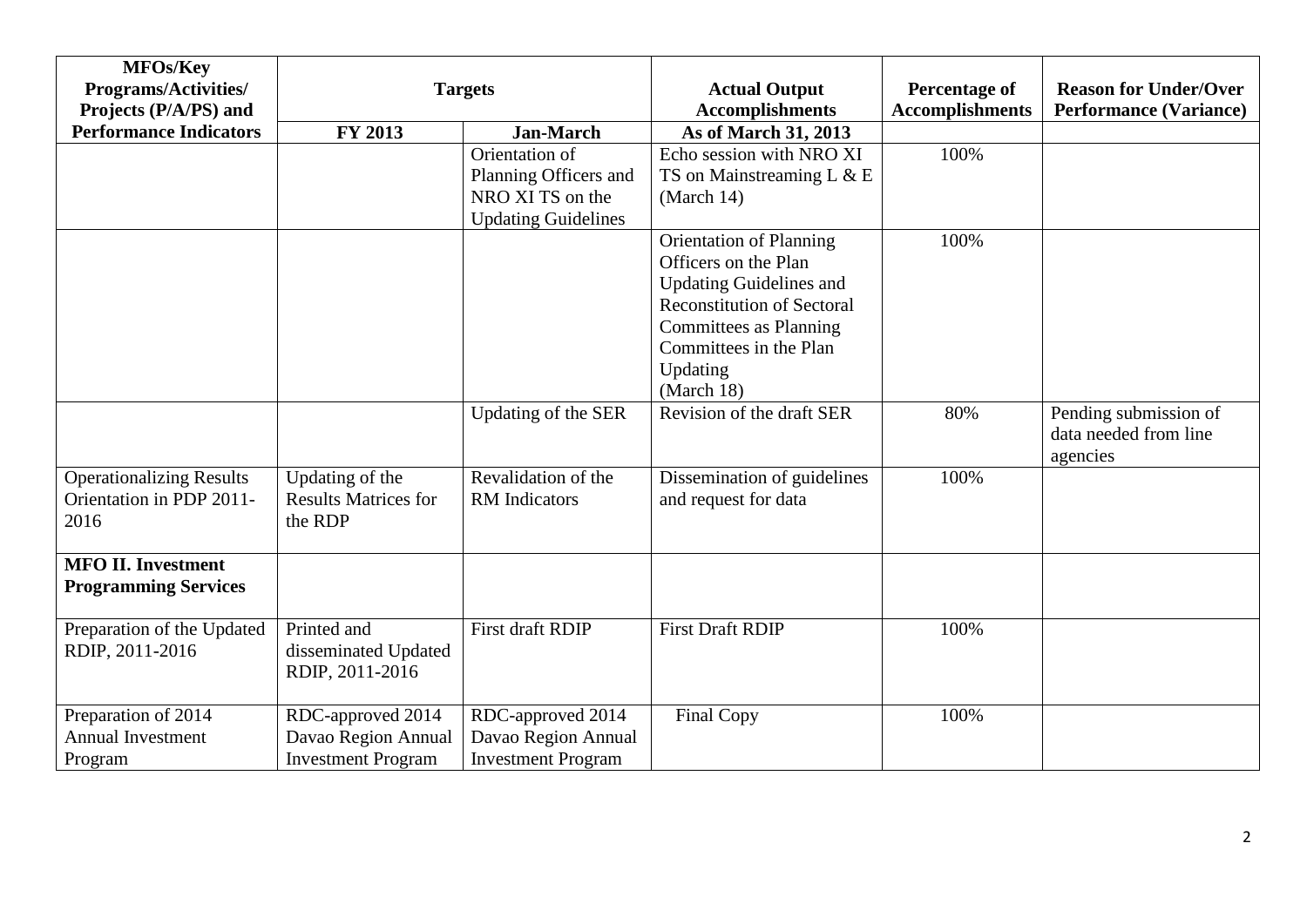| <b>MFOs/Key</b><br>Programs/Activities/<br>Projects (P/A/PS) and                                                | <b>Targets</b>                                                         |                                                                           | <b>Actual Output</b><br><b>Accomplishments</b>                 | Percentage of<br><b>Accomplishments</b> | <b>Reason for Under/Over</b><br><b>Performance (Variance)</b> |
|-----------------------------------------------------------------------------------------------------------------|------------------------------------------------------------------------|---------------------------------------------------------------------------|----------------------------------------------------------------|-----------------------------------------|---------------------------------------------------------------|
| <b>Performance Indicators</b>                                                                                   | <b>FY 2013</b>                                                         | <b>Jan-March</b>                                                          | As of March 31, 2013                                           |                                         |                                                               |
| <b>Conduct of Regional</b><br><b>Budget Review for the</b><br>2014 Budget of<br>AROs/SUCs/GOCCs/<br><b>SDAs</b> | RDC-endorsed<br><b>Budget Proposals of</b><br>AROs/SUCs/GOCCs/<br>LGUs | 22 RDC-endorsed<br><b>Budget Proposals of</b><br>AROs/SUCs/GOCCs/<br>LGUs | 22 RDC-endorsed Budget<br>Proposals of<br>AROs/SUCs/GOCCs/LGUs | 100%                                    |                                                               |
| <b>Evaluation of Project</b><br>Proposals Needing RDC-<br>endorsement                                           | RDC-endorsed<br>Project Proposals                                      | 3 RDC-endorsed<br>Project Proposals                                       | 2 RDC-endorsed Project<br>Proposals                            | 66%                                     | Dependent on the number<br>of submission of AROs              |
| <b>MFO III. Monitoring</b><br>and Evaluation Services                                                           |                                                                        |                                                                           |                                                                |                                         |                                                               |
| Inputs to the conduct of<br>impact evaluation (IE) for<br>priority programs and<br>projects                     | Inventory of best<br>practices conducted<br>(1 <sup>st</sup> Q only)   | Inventory of best<br>practices conducted                                  | Inputs provided to RDCS                                        | 100%                                    |                                                               |
|                                                                                                                 | <b>IE Framework</b><br>prepared $(1st Q only)$                         | <b>IE</b> Framework<br>prepared                                           | Inputs provided to RDCS                                        | 100%                                    |                                                               |
| Implementation of the<br><b>Regional Project</b><br>Monitoring and Evaluation<br>System                         | Four (4) Quarterly<br><b>Project Monitoring</b><br>Reports (QPMRs)     | One QPMR prepared                                                         | CY 2012 $4^{\text{th}}$ Q PMR<br>prepared                      | 100%                                    |                                                               |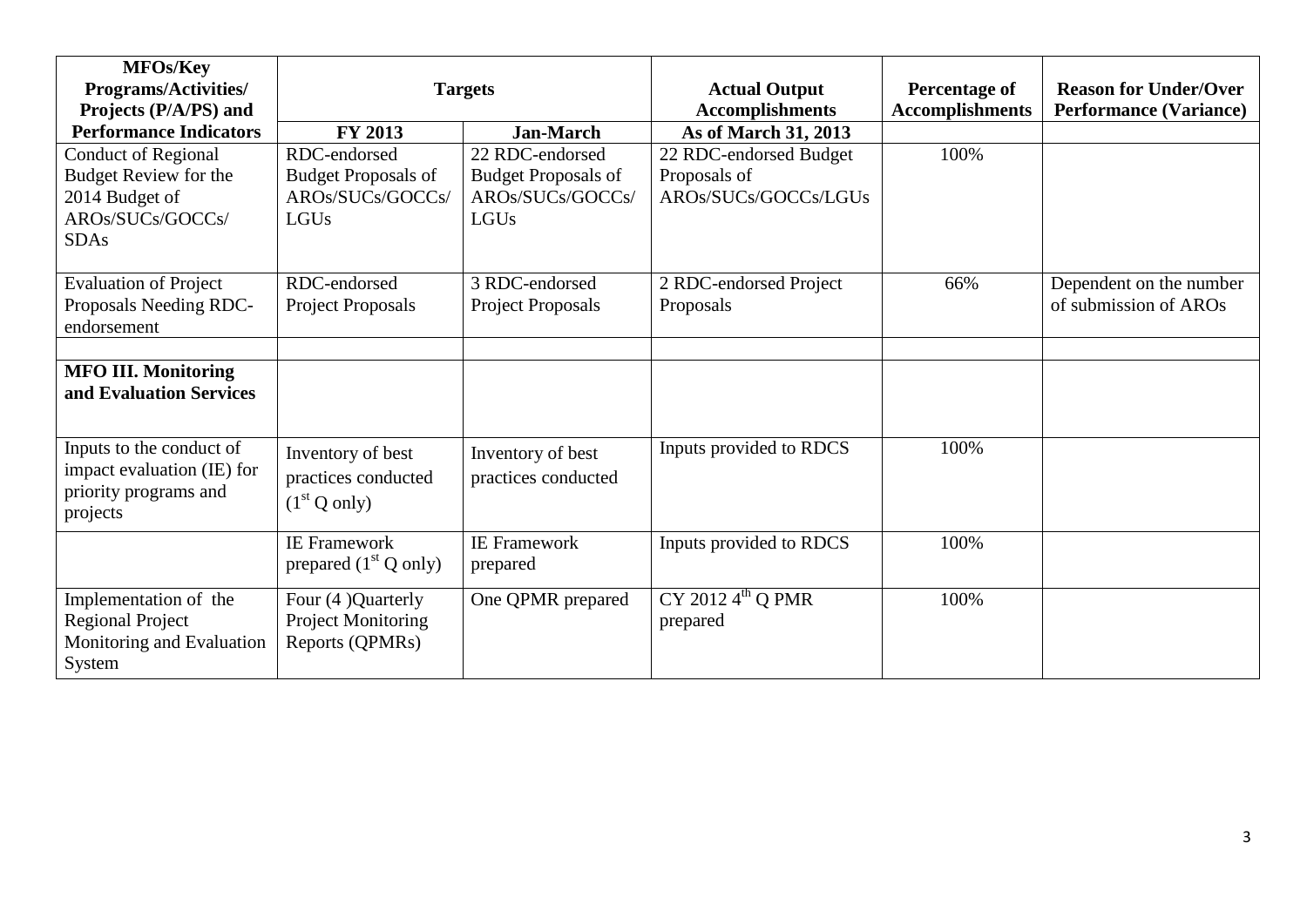| <b>MFOs/Key</b><br><b>Programs/Activities/</b><br>Projects (P/A/PS) and                                 | <b>Targets</b>                                                              |                                                                          | <b>Actual Output</b><br><b>Accomplishments</b>                                                                                                                                                                                        | <b>Percentage of</b><br><b>Accomplishments</b> | <b>Reason for Under/Over</b><br><b>Performance (Variance)</b>                                                                                                                                                                                                                                                             |
|---------------------------------------------------------------------------------------------------------|-----------------------------------------------------------------------------|--------------------------------------------------------------------------|---------------------------------------------------------------------------------------------------------------------------------------------------------------------------------------------------------------------------------------|------------------------------------------------|---------------------------------------------------------------------------------------------------------------------------------------------------------------------------------------------------------------------------------------------------------------------------------------------------------------------------|
| <b>Performance Indicators</b>                                                                           | <b>FY 2013</b>                                                              | <b>Jan-March</b>                                                         | As of March 31, 2013                                                                                                                                                                                                                  |                                                |                                                                                                                                                                                                                                                                                                                           |
|                                                                                                         | Four (4) problem<br>solving/project<br>facilitation activities<br>conducted | One (1) problem<br>solving/project<br>facilitation activity<br>conducted | Preparatory activities<br>conducted                                                                                                                                                                                                   | 10%                                            | Actual conduct of the<br>problem solving/project<br>facilitation activity was<br>superseded by activities<br>related to the Plan/<br><b>Investment Program</b><br>updating and Plan<br>Matrices revalidation.<br>Actual conduct of project<br>facilitation activity was<br>rescheduled in the 2 <sup>nd</sup><br>Quarter. |
| <b>Updating of the Davao</b><br><b>Region Development Plan</b><br><b>Results Matrices (DRDP</b><br>RMs) | <b>DRDP RMs updated</b>                                                     | Preparatory activities<br>initiated                                      | Regional guidelines for the<br>updating of the DRDP<br>approved by RDC XI<br>ExCom. RLAs/SUCs/LGUs<br>orientation on the guidelines<br>conducted. Inputs for the<br>updating of the DRDP RMs<br>requested from the<br>RLAs/SUCs/LGUs. | 100%                                           |                                                                                                                                                                                                                                                                                                                           |
| Implementation of the<br><b>Regional Project</b><br>Monitoring and Evaluation                           | <b>RPMES</b> database<br>maintained/updated<br>quarterly                    | <b>RPMES</b> database<br>maintained/updated<br>for the $1st$ Quarter     | <b>RPMES</b> database<br>maintained/updated for the<br>1 <sup>st</sup> Quarter                                                                                                                                                        | 100%                                           |                                                                                                                                                                                                                                                                                                                           |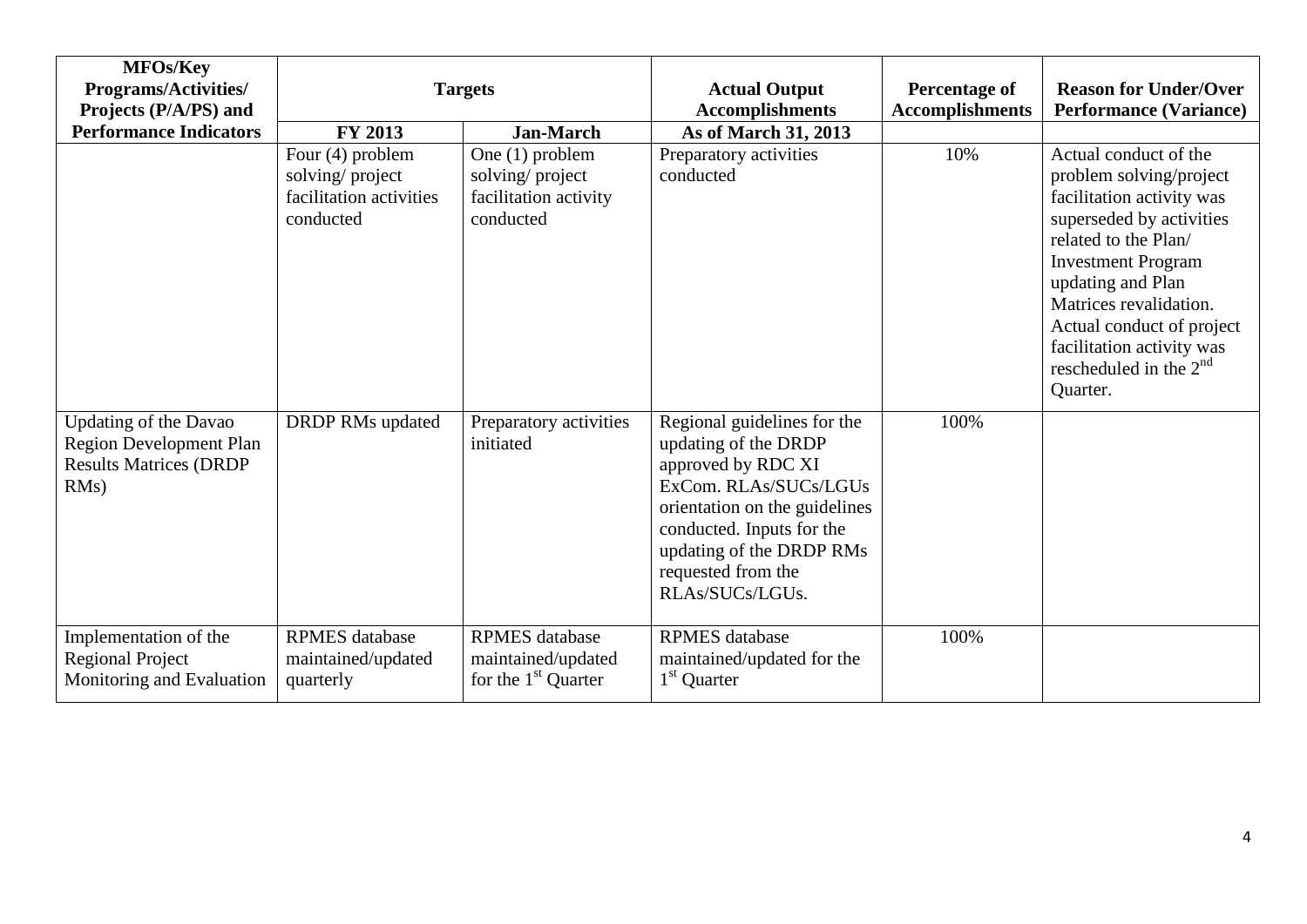| <b>MFOs/Key</b><br><b>Programs/Activities/</b><br>Projects (P/A/PS) and                                                     | <b>Targets</b>                                                                                      |                                                                                    | <b>Actual Output</b><br><b>Accomplishments</b>                                                                                                                                                                                           | Percentage of<br><b>Accomplishments</b> | <b>Reason for Under/Over</b><br><b>Performance (Variance)</b>                                                                                                                                                                                                                    |
|-----------------------------------------------------------------------------------------------------------------------------|-----------------------------------------------------------------------------------------------------|------------------------------------------------------------------------------------|------------------------------------------------------------------------------------------------------------------------------------------------------------------------------------------------------------------------------------------|-----------------------------------------|----------------------------------------------------------------------------------------------------------------------------------------------------------------------------------------------------------------------------------------------------------------------------------|
| <b>Performance Indicators</b>                                                                                               | FY 2013                                                                                             | <b>Jan-March</b>                                                                   | As of March 31, 2013                                                                                                                                                                                                                     |                                         |                                                                                                                                                                                                                                                                                  |
| Field monitoring and<br>preparation of field<br>monitoring report                                                           | Four (4) quarterly<br>field monitoring<br>activities conducted<br>and quarterly reports<br>prepared | One (1) quarterly field<br>monitoring activity<br>conducted and report<br>prepared | Preparatory activities<br>conducted                                                                                                                                                                                                      | 10%                                     | Actual conduct of the field<br>monitoring activity was<br>superseded by activities<br>related to the<br>Plan/Investment Program<br>updating and Plan<br>Matrices revalidation.<br>Actual conduct of project<br>facilitation activity was<br>rescheduled in the $2nd$<br>Quarter. |
| Quarterly NPMC/RPMC<br>meeting                                                                                              | Quarterly<br>NPMC/RPMC<br>meeting participated/<br>attended                                         | 1 <sup>st</sup> Quarter<br>NPMC/RPMC<br>meeting participated/<br>attended          | 1 <sup>st</sup> Quarter NPMC/RPMC<br>meeting participated/<br>attended                                                                                                                                                                   | 100%                                    |                                                                                                                                                                                                                                                                                  |
| <b>Technical Assistance on</b><br>CY 2013 Davao Region<br><b>Excellence Awards in</b><br>Project Implementation<br>(DREAPI) | <b>Related activities</b><br>conducted and CY<br>2013 DREAPI<br>awarded                             | CY 2013 DREAPI<br>launched. Call for<br>nominations initiated.                     | CY 2013 DREAPI<br>launched. Call for<br>nominations initiated.                                                                                                                                                                           | 100%                                    |                                                                                                                                                                                                                                                                                  |
| Technical assistance to<br>Promotion of Transparency<br>in Government<br><b>Procurement Processes</b>                       | <b>Related activities</b><br>conducted                                                              | <b>Related activities</b><br>conducted                                             | Invitation for the RDC XI<br>PSRs from IAs on<br>procurement-related<br>activities are evaluated by<br>the Secretariat. Interim<br>Guidelines on the RDC XI<br>PSR participation in<br>procurement activities of the<br>IAs are drafted. | 100%                                    |                                                                                                                                                                                                                                                                                  |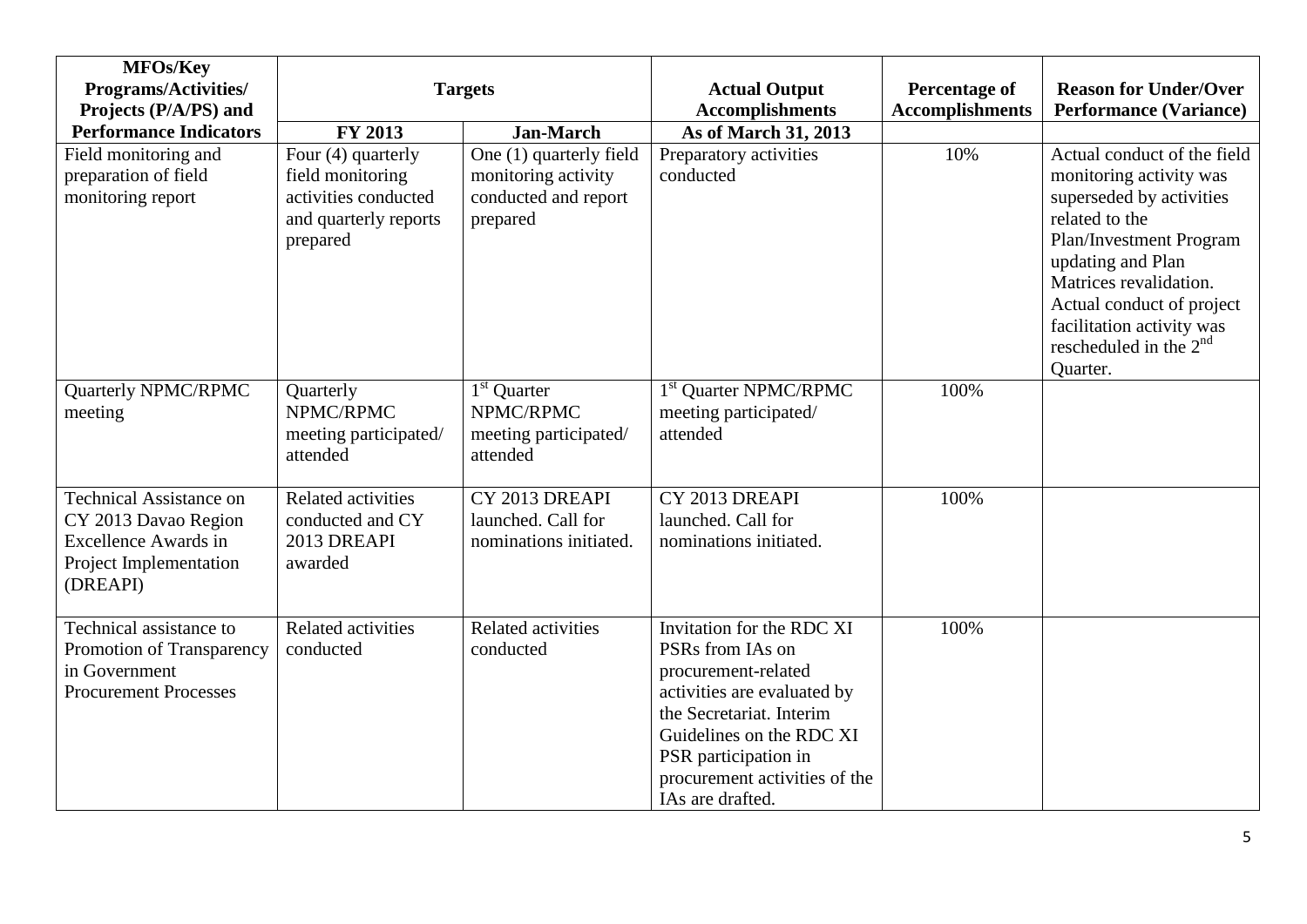| MFOs/Key<br><b>Programs/Activities/</b>                                                                                                             | <b>Targets</b>                                                    |                                                                  | <b>Actual Output</b>                                                                                                                    | Percentage of          | <b>Reason for Under/Over</b>                                                                           |
|-----------------------------------------------------------------------------------------------------------------------------------------------------|-------------------------------------------------------------------|------------------------------------------------------------------|-----------------------------------------------------------------------------------------------------------------------------------------|------------------------|--------------------------------------------------------------------------------------------------------|
| Projects (P/A/PS) and<br><b>Performance Indicators</b>                                                                                              | <b>FY 2013</b>                                                    |                                                                  | <b>Accomplishments</b>                                                                                                                  | <b>Accomplishments</b> | <b>Performance (Variance)</b>                                                                          |
| Acquisition of 4 x 4<br>Vehicle (for the conduct of<br>preliminary technical<br>studies of identified<br>renewable energy sources<br>in the region) | 4 x 4 vehicle acquired                                            | <b>Jan-March</b><br><b>Related activities</b><br>conducted       | As of March 31, 2013<br>Initial meeting with Aboitiz<br>Co. and DOE-MFO<br>conducted. Initial<br>documentary requirements<br>submitted. | 100%                   |                                                                                                        |
| <b>STO</b>                                                                                                                                          |                                                                   |                                                                  |                                                                                                                                         |                        |                                                                                                        |
| Conduct of press<br>conference on regional<br>development updates                                                                                   | 1 press conference<br>conducted                                   | 1 press conference<br>conducted                                  | 1 press conference                                                                                                                      | 100%                   |                                                                                                        |
| Preparation/dissemination<br>of media releases/N!Online<br>articles                                                                                 | 8 media releases/12<br>N!Online articles<br>prepared/disseminated | 2 media releases/3<br>N!Online articles<br>prepared/disseminated | 4 media releases/4 N!Online<br>articles<br>prepared/disseminated                                                                        | 160%                   | More major activities<br>were conducted during the<br>period for which media<br>releases were prepared |
| Compilation of regional<br>development news                                                                                                         | 24 regional devnews<br>compiled                                   | 6 regional devnews<br>compiled                                   | 12 regional devnews<br>compiled                                                                                                         | 200%                   | weekly compilation was<br>consistently done, instead<br>of a twice a month<br>frequency                |
| Preparation of RDC XI<br>Communicators                                                                                                              | 8 issues<br>prepared/printed                                      | 4 issues<br>prepared/printed                                     | 4 issues prepared/2 issues<br>printed                                                                                                   | 50%                    | Editing/follow-through<br>delayed in view of other<br>tasks                                            |
| Maintenance of<br>Knowledge/Information<br>Centers                                                                                                  | 2 centers maintained                                              | 2 centers maintained                                             | 2 centers maintained                                                                                                                    | 100%                   | (continuing)                                                                                           |
| Maintenance and<br>administration of websites                                                                                                       | 2 websites maintained                                             | 2 websites maintained                                            | 2 websites maintained                                                                                                                   | 100%                   | (continuing)                                                                                           |